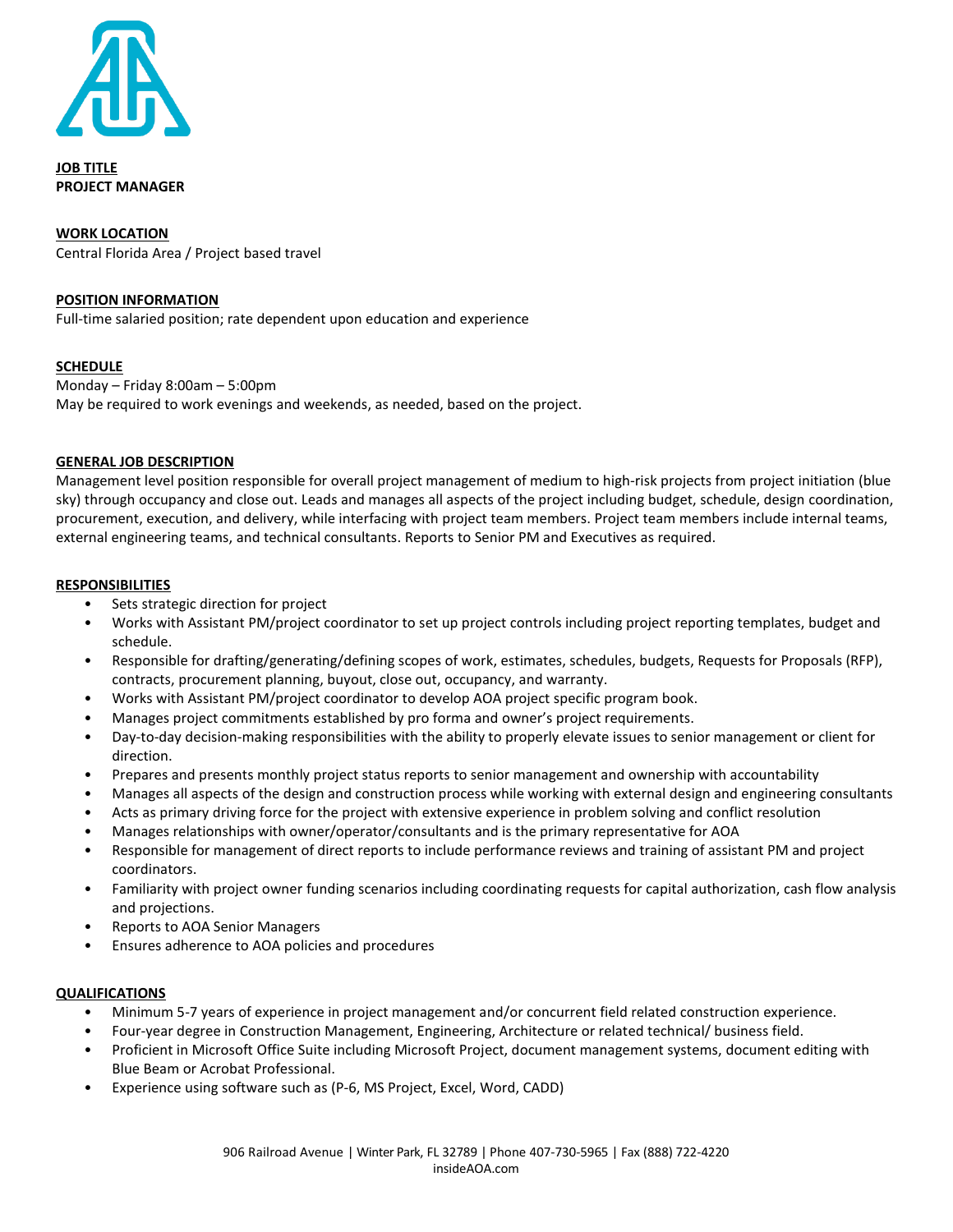

- Experience in the contract administration process, including: Request for Proposal (RFP) drafting, contact drafting and negotiations, generating scopes of work, solicitation and buyout of general contractors, architectural firms, specialty vendors, and subcontractors, including an understanding of professional fees
- Experience working with multiple project delivery methods such as design-build, cost plus, lump sum, design-bid-build, etc.
- Experience with and proven understanding of scheduling, estimating, budgeting, and quality controls.
- Proven experience managing themed entertainment projects.
- Proven experience managing hotel development projects, specifically hotel renovation projects, and ground up.
- Proven experience managing the project development process and documentation (shop drawings, document control, punch lists)
- Strong MEP skills.
- Ability to understand the needs of the client and to manage relationships between the owner/operator.
- Ability to comfortably and effectively communicate, both verbally in presentation and conversation, and written in correspondence to project team, vendors, consultants, and AOA partners.
- Ability to give direction, adapt to change, establish relationships, and work in a team environment
- Willingness to travel

## **REPORTING RELATIONSHIPS:**

- Primary: Senior Project Manager, AOA Executives
- Personnel under Leadership: Associate Project Manager/Project Coordinator/Admin Support

# **AOA COMPANY INFORMATION**

## **Why you should work for AOA**

At AOA, we take our work seriously, which is why we really like to have fun with our team members and live up to being one of the Best Places to Work in Orlando. We are committed to monthly Team Celebrations (such as happy hours, lunches, cookouts), admission to special industry sponsored events, an AOA Holiday Party in December, AOA Kids Camp at the office, team entries fees for local race events, reimbursement for athletic wear and classes, and AOA swag for our employees. We also offer commuter benefits, paid time off (vacation, sick leave, bereavement, and jury duty), health care and long-term disability benefits, 401K retirement benefits, paid maternity leave, cell phone allowance, and a continuing education reimbursement.

# **AOA Vision**

To *dream*, *create*, and *build* global experiences of a lifetime.

## **AOA Mission**

To create and build innovative and transformative experiences that astonish and exceed expectations. At AOA, it is our expectation that all employees embrace and uphold our Company Values:

Communication – Be open, authentic, approachable, timely, and purposeful in everything that we do.

- Respect Respect should be given across the board.
- Transparency Transparency is key in the development of trust between parties and is essential in communicating with honesty.
- Professionalism Professionalism truly lies in the individual's sense of responsibility to client, team, and projects.

Quality– Deliver every project knowing we did our best.

- Innovation Continuously think outside the box and never be complacent.
- Exceed Expectations Go beyond what our client needs.
- Repeat Business Ensure our clients know they can trust us every step of the way to go above and beyond.